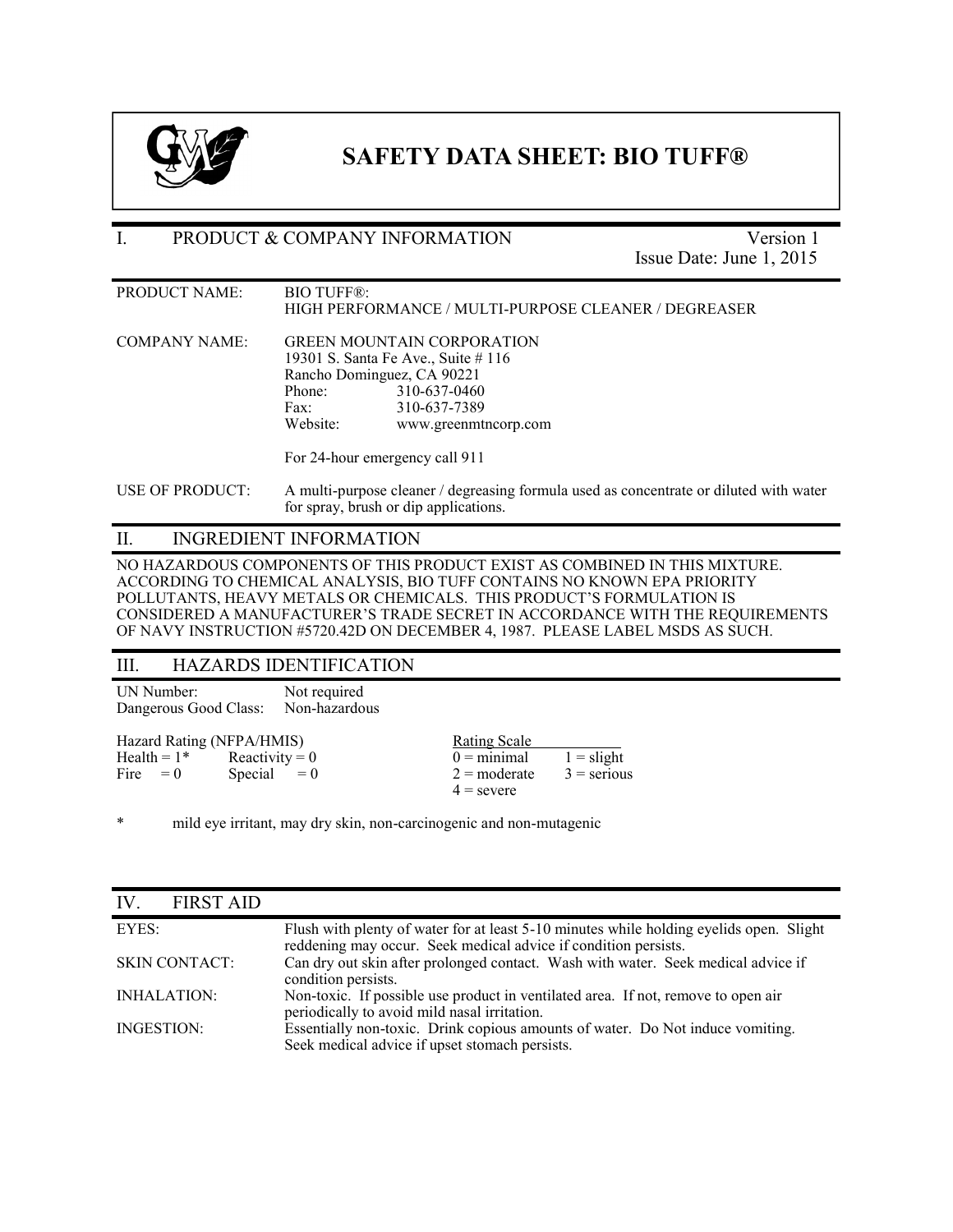

# **SAFETY DATA SHEET: BIO TUFF®**

**Page 2 of 3**

#### V. FIRE FIGHTING / EXPLOSION DATA

BIO TUFF is stable, non-flammable and will not burn.

| Flash Point:                | Over 334 (PMCC)                    |
|-----------------------------|------------------------------------|
| <b>Flammability Limits:</b> | N/A                                |
| Extinguishing Media:        | Water spray, dry chemical or $CO2$ |
| Special Procedures:         | None                               |
| Unusual Hazards:            | None                               |

#### VI. ACCIDENTAL RELEASE MEASURES

BIO TUFF is biodegradable. Recover usable material by convenient method; Any residual materials can be removed by mop, wet vacuum or wipe. Any unrecoverable material may be washed down a drain with several pails of water as rinse.

#### VII. HANDLING & STORAGE INFORMATION

No special precautions are required for the handling of BIOTUFF. This product requires no special labeling for transportation purposes. BIO TUFF meets all DOT requirements.

#### VIII. ENGINEERING CONTROLS, EXPOSURE GUIDELINES

RESPIRATORY PROTECTION: None necessary. If possible use in ventilated area but not required.<br>SKIN & EYE PROTECTION: Splash and spray protection through the use of gloves and goggles. Splash and spray protection through the use of gloves and goggles. See section IV for details. WORK & HYGENIC PRACTICES: Do not breathe spray mist as nasal passages may become irritated. If spilled on clothing, remove and wash.<br>none

SPECIAL MEASURES:

#### IX. PHYSICAL & CHEMICAL PROPERTIES

| APPEARANCE & ODOR:                                                                                          | Translucent yellow / green with mild odor                     |  |  |
|-------------------------------------------------------------------------------------------------------------|---------------------------------------------------------------|--|--|
| <b>SPECIFIC GRAVITY:</b>                                                                                    | $1.062\ (\omega\ 60^{\circ}\)$ F                              |  |  |
| pH OF CONCENTRATE:                                                                                          | $11.2 - 11.5$                                                 |  |  |
| <b>EVAPORATION RATE:</b>                                                                                    | N/A                                                           |  |  |
| <b>BOILING POINT:</b>                                                                                       | $450^{\circ}$ F                                               |  |  |
| <b>FREEZING POINT:</b>                                                                                      | N/A                                                           |  |  |
| <b>MELTING POINT:</b>                                                                                       | N/A                                                           |  |  |
| <b>VAPOR PRESSURE:</b>                                                                                      | Under $0.1$ mm                                                |  |  |
| <b>VAPOR DENSITY:</b>                                                                                       | N/A                                                           |  |  |
| VOCs:                                                                                                       | expressed per CARB $310 = 2.82$ weight percent (55 G drum and |  |  |
| above), 1.76 weight percent (5 G pail and below); expressed per $SCAQMD = 46g/L$ , Recommended 50% dilution |                                                               |  |  |
| $VOC = 23 g/L$                                                                                              |                                                               |  |  |
| <b>WATER SOLUBILITY:</b>                                                                                    | Completely soluble in water                                   |  |  |
| <b>ASH CONTENT:</b>                                                                                         | N/A                                                           |  |  |
| NUTRIENT CONTENT:                                                                                           | N/A                                                           |  |  |
| DETECTION:                                                                                                  | N/A                                                           |  |  |

#### X. STABILITY & REACTIVITY INFORMATION

| STABILITY:      | BIO TUFF is stable in all conditions |
|-----------------|--------------------------------------|
| REACTIVITY:     | Avoid strong oxidizing agents        |
| POLYMERIZATION: | Will not occur                       |